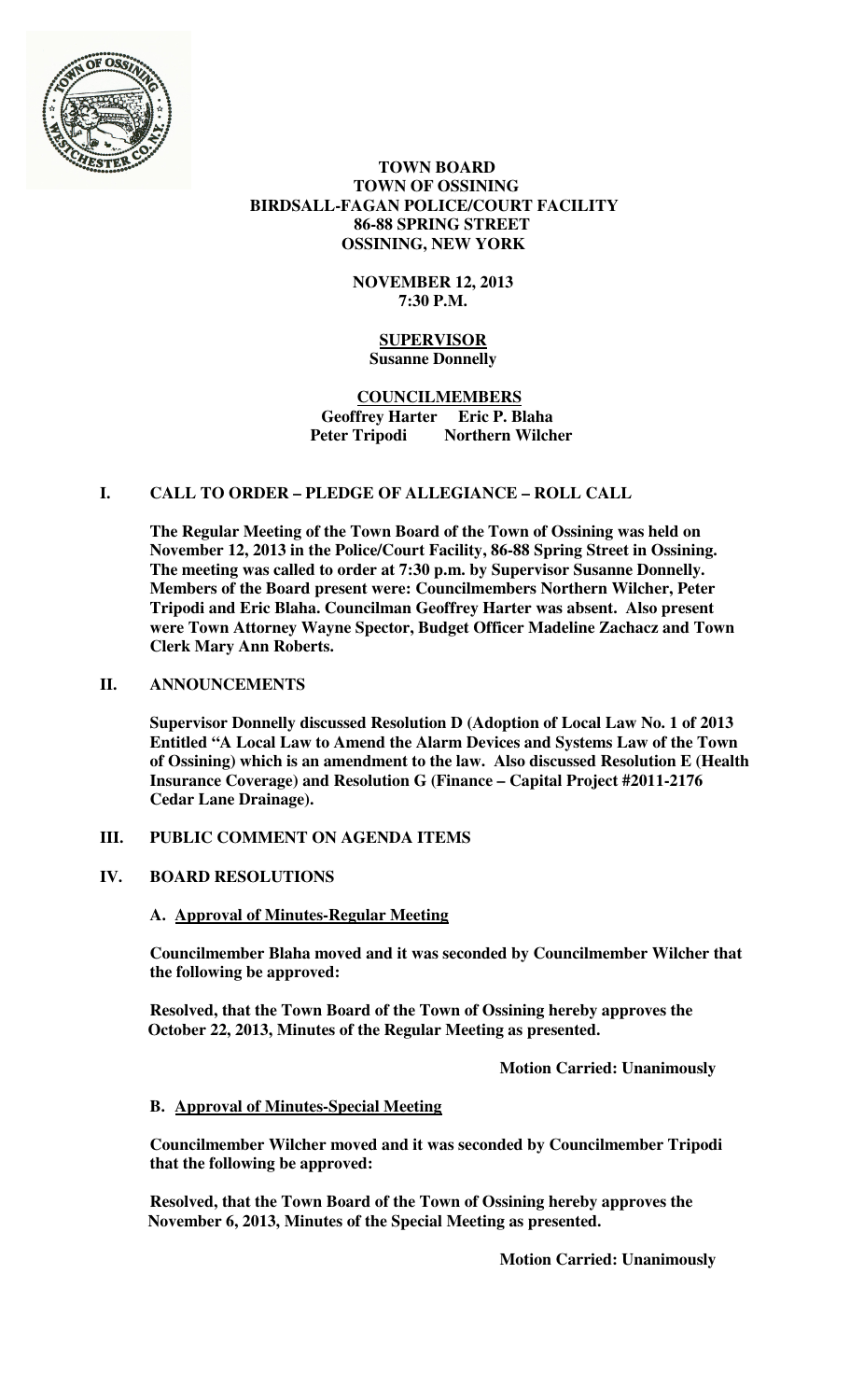### **C. Approval of Voucher Detail Report**

**Councilmember Wilcher moved and it was seconded by Councilmember Blaha that the following be approved:** 

**Resolved, that the Town Board of the Town of Ossining hereby approves the Voucher Detail Report dated November 12, 2013 in the amount of \$226,077.67**.

**Motion Carried: Unanimously** 

### **D. Adoption of Local Law No. 1 of 2013 Entitled " A Local Law To Amend The Alarm Devices and Systems Law of the Town Of Ossining**

**Councilmember Tripodi moved and it was seconded by Councilmember Wilcher that the following be approved:** 

**WHEREAS, the Town Board of the Town of Ossining having duly called and held a Public Hearing on the 8th day of October, 2013 upon the question of enactment of Local Law No. 1 of 2013 of the Town of Ossining, Westchester County, New York, by adding a new chapter entitled "A Local Law to Amend the Alarm Devices and Systems Law of the Town of Ossining";** 

**NOW, THEREFORE, be it RESOLVED by the Town Board of the Town of Ossining that Local Law No. 1 of 2013, of the Town of Ossining, Westchester County, New York, is hereby enacted as follows:** 

**Local Law #1 of the year 2013** 

**BE IT ENACTED by the Town Board of The Town of Ossining, New York, as follows:** 

#### **Section 1: Title**

**This Local Law shall be known and cited as "Local Law # 1 of 2013, for the purpose of amending the Alarm Devices and Systems Law of the Town Of Ossining, regarding the registration of alarm devices, certain definitions, charges for false alarms, appeals to the Alarm Review Board and notification of changes, amending sections 51-3, 51-4, 51-12, 51-13, 51-14, 51-17, 51-2- and deleting 51-15 of the alarm devices and systems law of the Town of Ossining.** 

#### **Section 2: Legislative Intent**

**The Town Board would like to clarify and improve the Alarm devices and systems law by changing certain definitions and provision providing for registration, monitoring and false alarm charges. This local law is determined to be an exercise of the legislative powers of the Town to strengthen the Alarm device and system law for the protection of the health, safety and welfare of residents and to provide for improvements in the manner in which alarms are registered and monitors and the manner in which the law is enforced and false alarm charges are levied and collected.** 

**Section 3: Sections 51-1 through 51-20 of the Alarm Device and Systems Law: Shall be amended in the following manners, the changes being highlighted below:**

#### **§ 51-1. Title.**

This chapter shall be known and cited as the "Alarm Devices and Systems Law of the Town of Ossining, New York."

## **§ 51-2. Purpose.**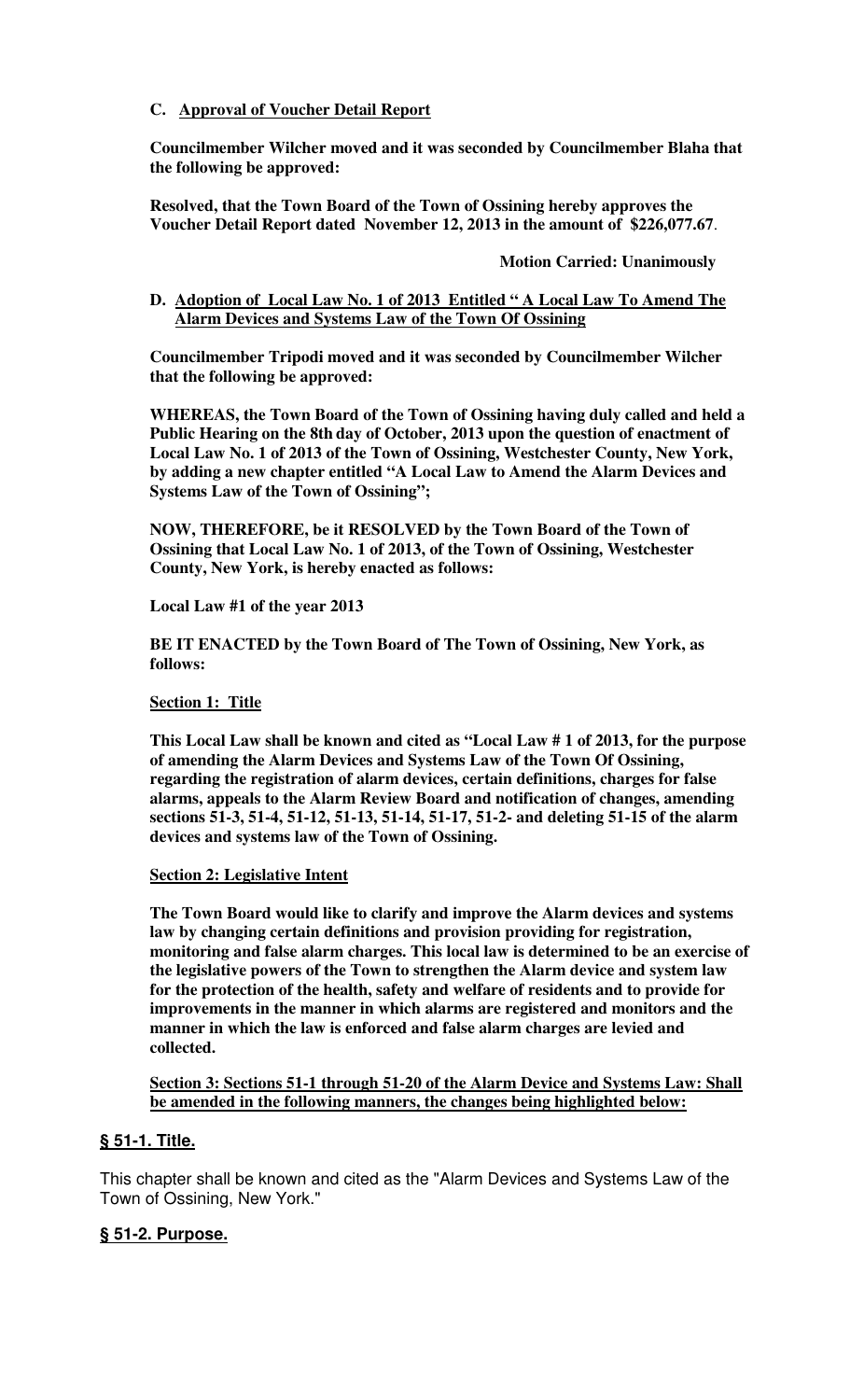The purpose of this chapter is to regulate the installation, maintenance and use of emergency alarm devices and systems designed to require Police Department response, investigation and safeguarding of property located in the Town of Ossining upon notification of the activation of an alarm. This chapter is intended that such regulation by the Town of Ossining will serve to protect and promote the health, safety and welfare of the residents of the Town through safer and more efficient use of alarm devices and systems. It is further intended to reduce the number of false alarms and to encourage the use and proper maintenance of reliable emergency signal systems and devices.

## **§ 51-3. Definitions.**

The following definitions apply as used in this chapter:

## **ALARM**

A signal transmitted to police headquarters which is intended to notify the Police Department of a burglary, robbery or other emergency at a premises within the Town of Ossining to which the Police Department is expected to respond.

### **ALARM AGENT**

Any individual who is employed by any person licensed by New York State to conduct the business of owning, operating, maintaining, installing, leasing or selling alarm devices, whose duties include any of the following: selling, maintaining, leasing, servicing, repairing, altering, replacing, moving or installing in or on any building, place or premises any alarm device or system, as defined in this chapter, within the Town of Ossining.

### **ALARM BUSINESS**

Any person engaged in the business of owning, operating, maintaining, installing, leasing or selling an alarm device or devices or system of alarm devices, which business is, as owner, operator, provider of maintenance service, installer, lessor or seller of said device, devices or system of devices, subject to the license requirements of New York State.

#### **ALARM DEVICE**

Any system which, when activated, transmits a signal to police headquarters or to a central alarm station and/or produces an audible or visible signal to which the Police Department is expected to respond.

#### **ALARM INSTALLATION**

Any alarm system or aggregation of alarm devices installed on or within a single building or on or within more than one building or area located on a common site.

## **ALARM REVIEW BOARD**

A board consisting of three members appointed by the Town Board of the Town Of Ossining to review any complaints or problems arising out of the enforcement of any provision of this chapter.

## **ALARM USER**

Any person as owner or lessee on whose premises an alarm system is owned, operated, used or maintained.

## **CENTRAL ALARM MONITORING FACILITY**

A facility operated by the Police Department at police headquarters which is monitored by Village of Ossining employees, on behalf of the Town of Ossining Police Department, who to receive, record and verify alarm signals transmitted from alarm systems or from central alarm stations.

#### **CENTRAL ALARM STATION**

Any facility operated by a private firm that receives and verifies alarm signals and relays information about such verified signals to the central alarm monitoring facility.

## **DIGITAL DIAL ALARM**

A telephone device or telephone attachment that automatically or electronically selects a telephone line connected to the central alarm monitoring facility or to a central alarm station to report a burglary, robbery or other emergency requiring Police Department response.

#### **DIRECT ALARM**

Any alarm device which transmits a signal over a leased telephone line to the central alarm monitoring facility or to a central alarm station.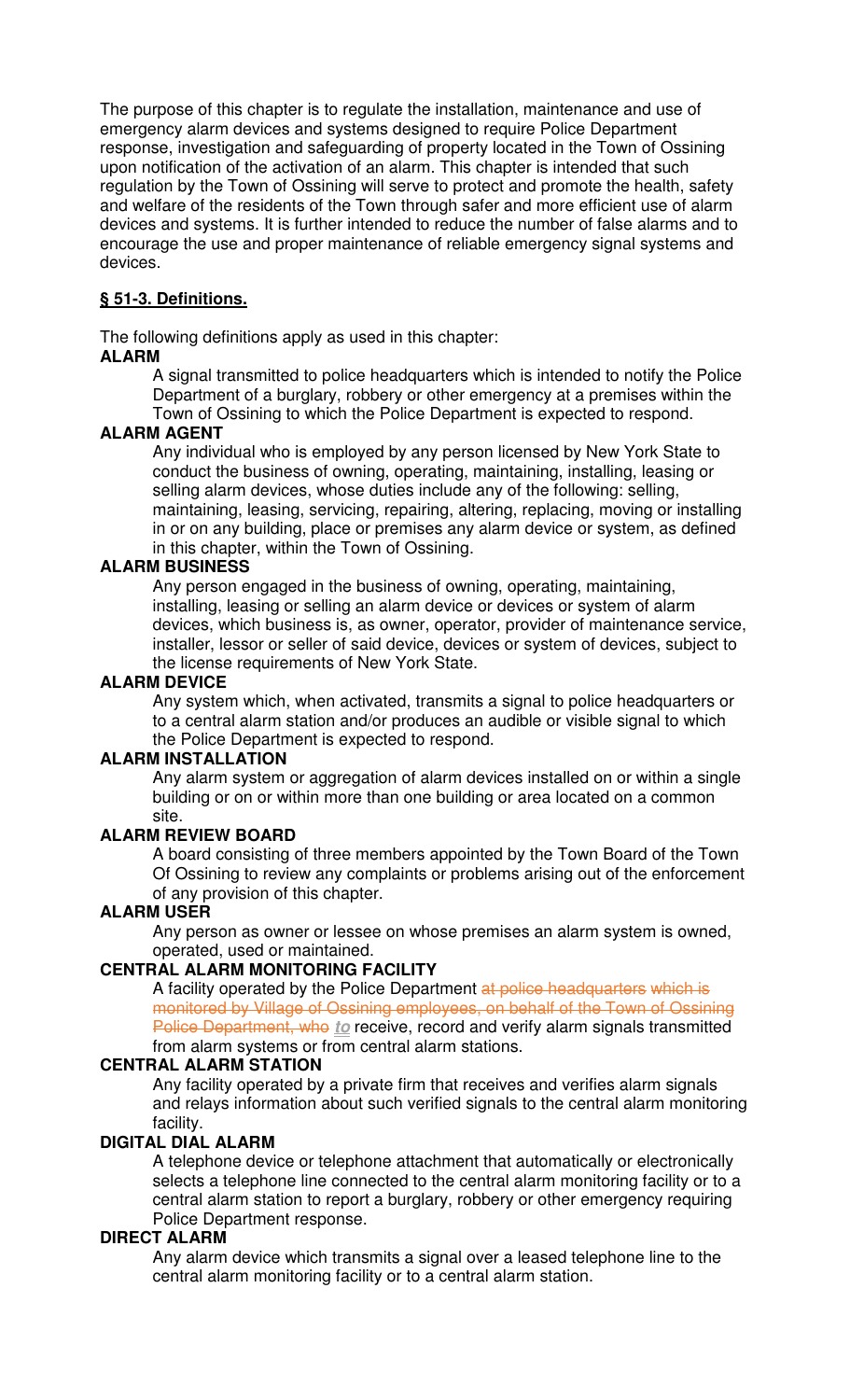## **FALSE ALARM**

Any activation of an alarm system, whether intentional or automatic, that does not emit a valid emergency signal.

## **LICENSING OFFICER**

The Town Supervisor or a Town officer designated by him and whose designation has been filed with the Town Clerk.

### **LOCAL ALARM SYSTEM**

Any alarm system not connected to the central alarm monitoring facility or to a central alarm station which, when activated, causes an audible and/or visual signaling device to be activated at the premises on or within which the system is installed.

## **MALFUNCTION**

A mechanical deficiency or other fault or failure in an alarm system which results in a false alarm.

### **MANUAL ALARM SYSTEM**

Any alarm device in which activation of the alarm signal is initiated by the direct action of the alarm user.

### **PERSON**

Any natural person or any other entity capable of being sued **or prosecuted for violation of this ordinance**.

### **POLICE DEPARTMENT**

The Town of Ossining Police Department **Westchester County Department of Public Safety**.

### **RESPONSE**

Acknowledgment that an alarm has been received at police headquarters by an act of answering a telephone call, noting information received and starting any process of verification, such as notifying vehicles of receipt of an alarm or any other act commencing the process of acting as a Police Department on account of such notification.

## **VERIFICATION**

Qualification of the legitimacy of an alarm signal by various means which may, under normal conditions, include but not be limited to customer call-in, central station call-out, automatic abort or built-in delay.

## **§ 51-4. Mandatory registration of alarm devices; yearly permit required.**

- **A.** Any property owner or lessee of property in the Town of Ossining having on such premises an alarm device or alarm system shall register with the licensing officer to obtain a yearly permit to own or otherwise have such a system. No such system may be installed on the premises of the owner or lessee prior to the issuance of a permit to such owner or lessee. **Permits issued hereunder shall be effective from January 1 through December 31 of the year of issuance. Original permits issued after January 1 shall be charged on a pro rata monthly basis for that year.** Renewals must be made within 30 days of the expiration of the permit and must include a statement that the device or system is in good working order.
- **B.** Any alarm systems installed prior to the effective date of this chapter shall also be subject to the registration requirements outlined above.
- **C.** If an existing alarm system has had two or more false alarms within the year immediately preceding registration, it shall be a further requirement that the person who installed the system or the person who services the system must certify that the system is in proper working order at the time of registration.

## **§ 51-5. Registration of alarm devices; obtaining a permit.**

**A.** Any person seeking to register an alarm device or system under this chapter shall complete an Application for Permit to Operate an Alarm System form and submit it to the licensing officer. Said form must contain at least the following information:

**(1)** Name of applicant.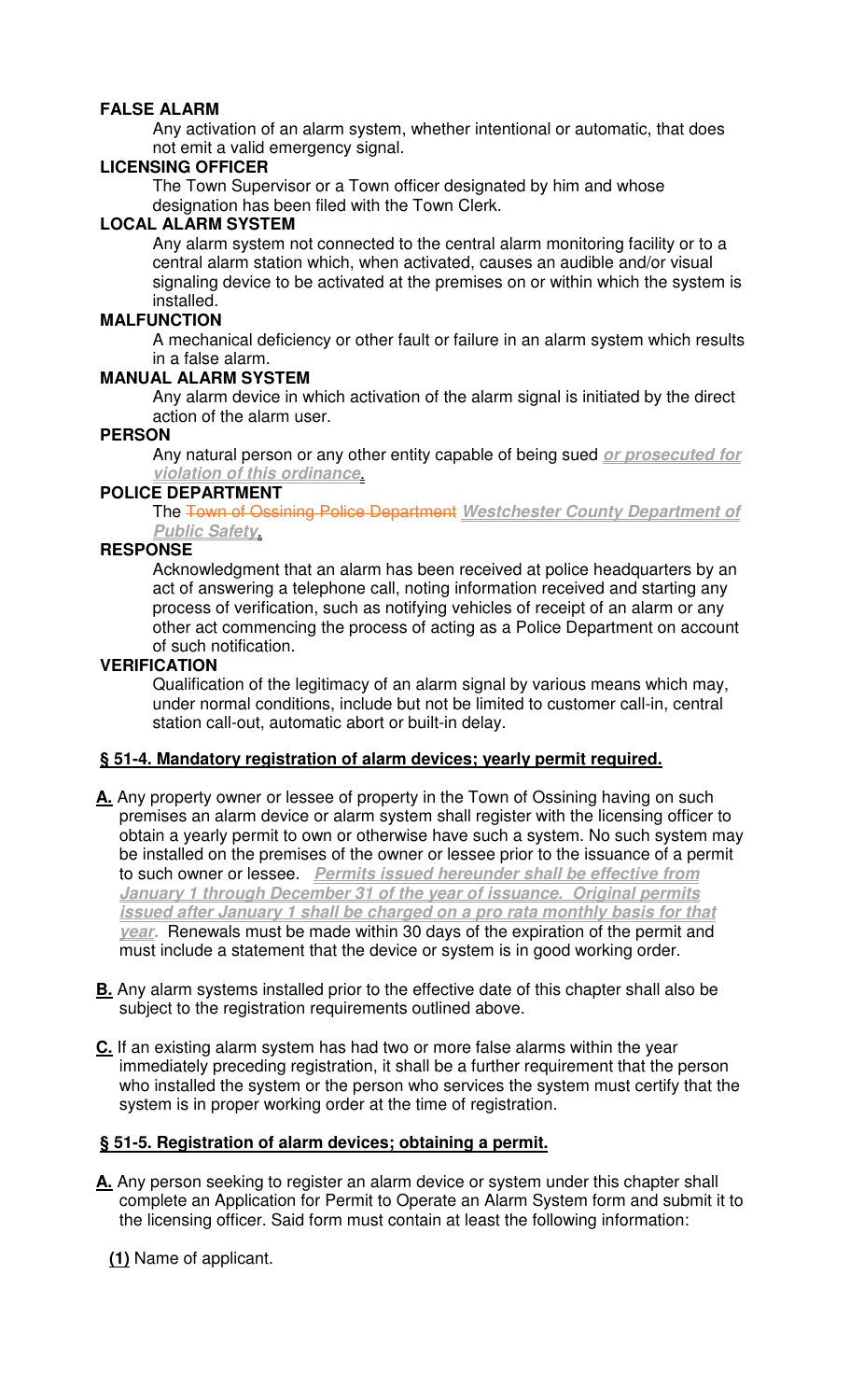- **(2)** Address of applicant.
- **(3)** Home telephone number.
- **(4)** Business telephone number.
- **(5)** Type of alarm system.
- **(6)** Emergency contacts (persons authorized to enter the premises in emergencies).
- **(7)** Whether the application is for an existing system, a new system or a modification to an existing system.
- **(8)** Type of monitoring for the system.
- **(9)** Name, address, telephone number and license number of the person or company installing or servicing the alarm system.
- **B.** Upon receipt of an application, the licensing officer will review it and, if it is found to be complete, will issue a permit.

# **§ 51-6. Restrictions on type of alarm.**

- **A.** No person shall use or cause or permit to be used any alarm system that automatically selects a telephone trunk line of the Police Department and then reproduces any prerecorded voice messages to report any robbery, burglary or other emergency.
- **B.** The use of any dial alarm device which relays a digital coded signal to the central alarm monitoring facility is permitted under this chapter.
- **C.** Alarms which are designed to be heard outside of a building are prohibited, except that an external alarm that is installed which shall be capable of and shall automatically terminate its operation within 15 minutes of being activated is permitted.

## **§ 51-7. Permit fee.**

The fee for a permit issued under this chapter shall be established by resolution adopted by the Town Board. Payment of such fee must be made before the issuance of the permit. No refunds of permit fees shall be made.

# **§ 51-8. Confidentiality.**

Information contained in the application for a permit shall be confidential and not subject to disclosure without the written permission of the applicant.

## **§ 51-9. Licensing of alarm businesses and agents.**

- **A.** Licensing to conduct alarm business. Any person engaged in the business of owning, operating, maintaining, installing or leasing or selling an alarm device or devices or system of alarm devices who desires to conduct such business in the Town of Ossining must be properly licensed by the State of New York pursuant to Article 6-D of the General Business Law and Title 19 of NYCRR, Parts 195 and 196.
- **B.** Alarm agent license. Any person engaged in the business of maintaining, repairing, servicing, altering, replacing, removing or installing an alarm device or alarm system shall carry on his or her person at all times while so engaged a valid license and identification card and shall display such license and identification card to any Town official upon request.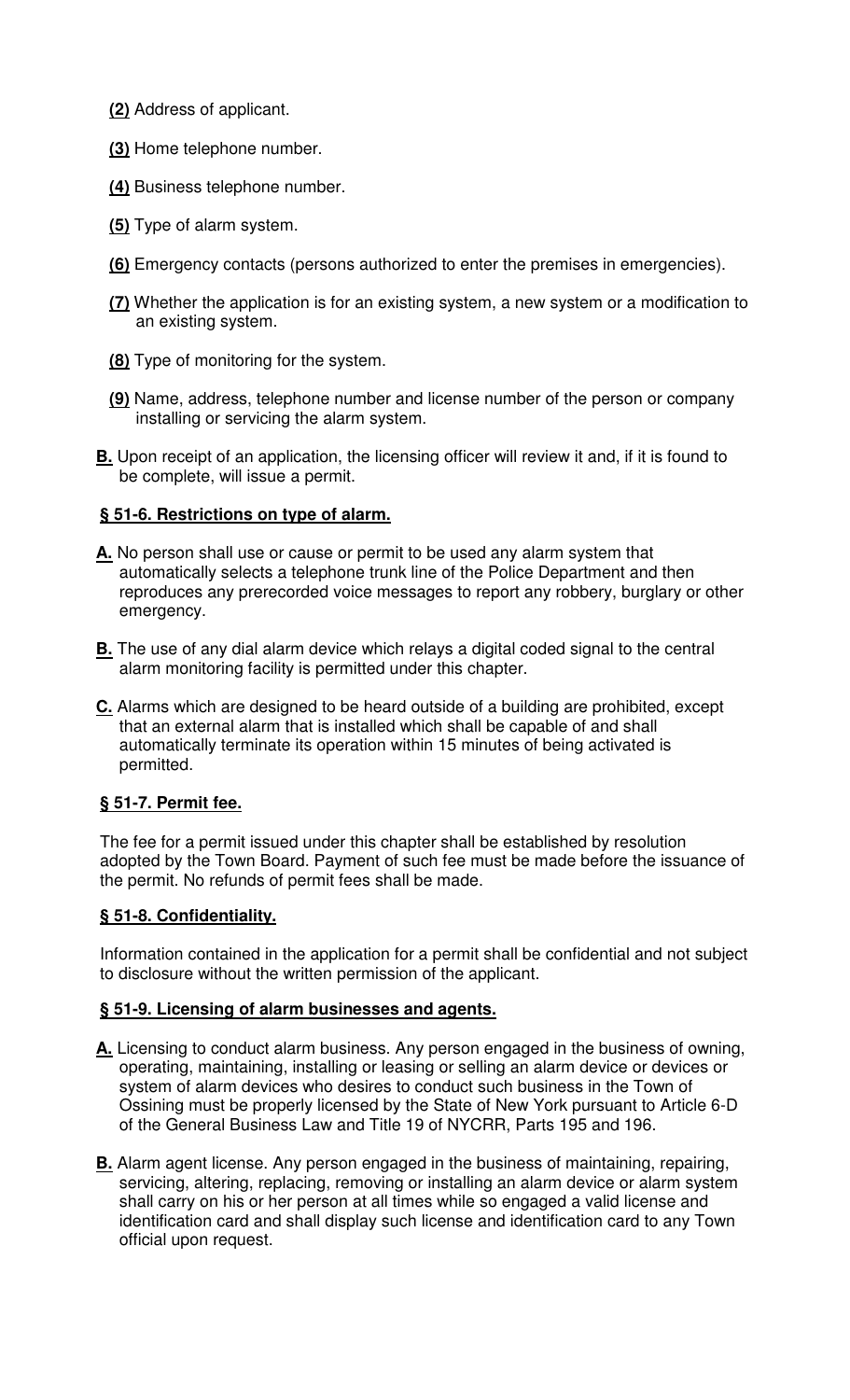**C.** Registration of license. A copy of the alarm agent's New York State license must be filed with the licensing officer of the Town of Ossining.

# **§ 51-10. License registration fee.**

The fee, if any, for filing a copy of the license with the licensing officer of the Town Ossining may be established by resolution adopted by the Town Board.

# **§ 51-11. Penalties for offenses.**

- **A.** Any person found to be using an alarm device on premises located within the unincorporated section of the Town of Ossining without a valid permit shall be in violation of this chapter. Each such violation shall subject the violator to a civil penalty of up to \$250. Each week that such violation continues shall constitute a separate offense.
- **B.** Any individual or company found to be installing or maintaining, servicing or in any way dealing with an alarm device or system on property located within the unincorporated section of the Town of Ossining without a valid license shall be in violation of this chapter. Each such violation shall subject the violator to a civil penalty of up to \$250500. Each week that such violation continues shall constitute a separate offense.

# **§ 51-12. Charges for false alarm.**

Any owner or lessee of property having an alarm device or system on such premises and any user of services or equipment furnished by a licensee under this chapter shall pay to the Town of Ossining a charge for a false alarm as established herein. The amount of the charge shall be established by resolution adopted by the Town Board. **Failure to pay such charge within thirty days of notification shall result in the revocation of the alarm permit.**

## **§ 51-13. Notification of false alarm charges.**

A. Notification of charges for false alarms shall be made by the Police Department **Licensing Officer**, by regular first-class mail, by letter outlining the charge to the property owner or lessee in possession. Copies of such notifications shall be kept on file by the **Licensing Officer Police Department** for a period of not less than two years.

**B.** A monthly list of all charges issued shall be filed with the Town Clerk Supervisor.

## **§ 51-14. Payment of false alarm charge.**

Payment of any false alarm charge pursuant to  $\S 51-12$  shall be made to the Town of Ossining either in person or by mail to the Town Clerk **Licensing Officer**.

## **§ 51-15. Unpaid charges to become lien.**

Unpaid false alarm fees, as outlined in § 51-12, Charges for false alarm, shall become a lien upon the property from which the alarm originated in a call to the police and shall be collected in the same manner as real estate taxes.

## **§ 51-16. Alarm Review Board.**

## **[Amended 1-22-2002 by L.L. No. 2-2002]**

The Town Board shall constitute, and shall function as, the Alarm Review Board hereunder.

## **§ 51-17. Appeals to Alarm Review Board.**

**[Amended 1-22-2002 by L.L. No. 2-2002]**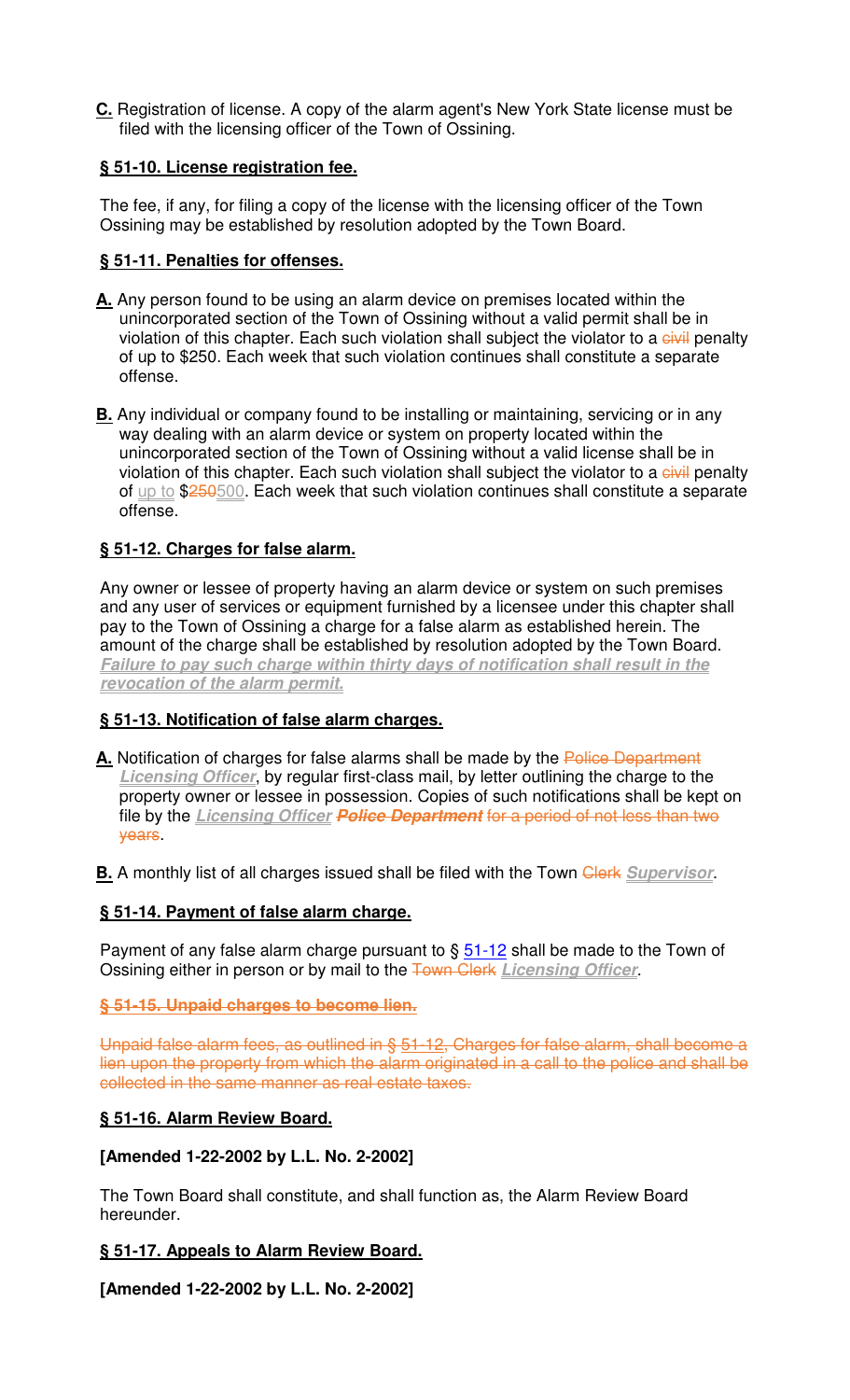- **A.** Any person who believes he has been wrongfully charged for a false alarm or has been wrongfully denied a permit or license after filling out an application for the same may appeal to the Town Board of the Town of Ossining, sitting as the Alarm Review Board, by sending a certified letter describing the relevant facts and circumstances to the Supervisor within 30 days of such charge or denial. Upon receipt of such letter, the Supervisor shall place said appeal on the agenda of the Town Board for consideration at its next regular public meeting. **The Alarm Review Board shall not accept the appeal of any person who has already been served with a Court Appearance Ticket.**
- **B.** The Supervisor shall notify the person making an appeal of the determination of the Town Board, in writing, within 10 days following the Town Board meeting at which such determination was made.

# **§ 51-18. Responsibility for maintenance and service of alarms.**

The alarm device owner, lessee or user shall be responsible for the maintenance and service of the alarm device and shall be responsible for all malfunctions of such device.

# **§ 51-19. Obligation of town.**

- **A.** Notwithstanding the payment of any fee and/or the issuance of any permit as herein required, the Police Department and the Town of Ossining shall not be under any obligation concerning the adequacy, operation or maintenance of any alarm device so installed or of the operation of the central alarm monitoring facility or of any central alarm station, and the Town of Ossining and its authorized agents assume no liability for any failure of any such alarm device or the central alarm monitoring facility or of any central alarm system for failure to respond to any such alarms or for any act of omission or commission as a result of any alarm, device or system.
- **B.** The alarm user or permit holder, by acceptance of a permit, hereby agrees to hold and save harmless the Town of Ossining, its agents or employees from any liability with respect to any such alarm device or the operation thereof.

## **§ 51-20. Notification of changes required.**

- **A.** The alarm user or permit holder shall notify the Police Department **Licensing Officer** within 10 days of any changes in the information contained in the application for a permit.
- **B.** The holder of any license to install and/or service alarms shall notify the Police Department **Licensing Officer** within 10 days of any changes in the information contained in the New York State application for a license.

# **§ 51-21. Severability.**

If any clause, sentence, paragraph, word, section or part of this chapter shall be adjudged by any court of competent jurisdiction to be unconstitutional, illegal or invalid, such judgment shall not affect, impair or invalidate the remainder thereof, but shall be confined in its operation of the clause, sentence, paragraph, word, section or part thereof directly involved in the controversy in which such judgment shall have been rendered.

## **§ 51-22. When effective.**

This chapter shall take effect immediately upon filing in the office of the Secretary of State and in compliance with all applicable provisions of law.

## **Section 4: Ratification, Re-adoption and Confirmation**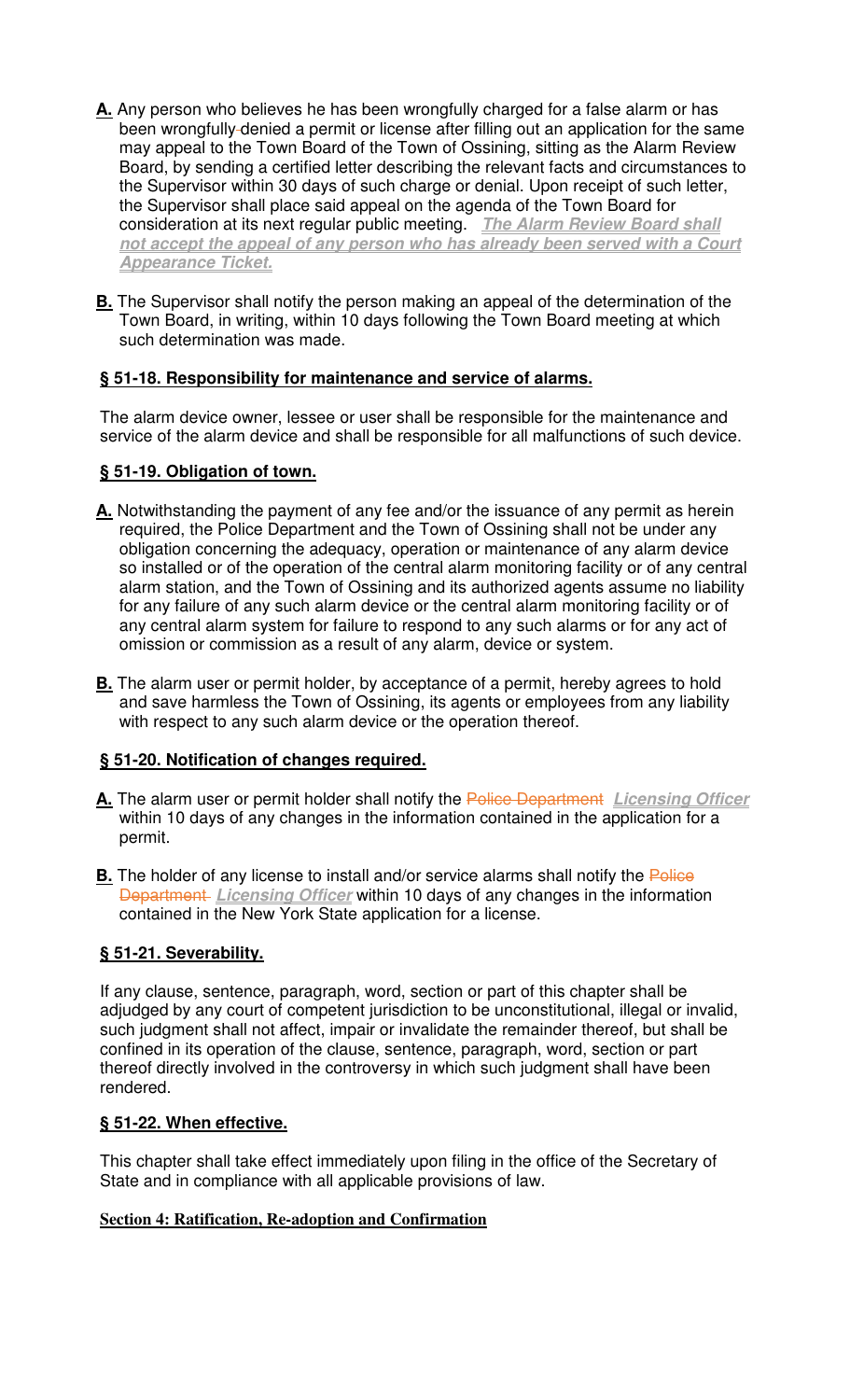**Except as specifically modified by the amendments contain herein, the Code of the Town of Ossining, as adopted and amended from time to time thereafter is otherwise to remain in full and effect and is otherwise ratified, readopted and confirmed.** 

#### **Section 5: Inclusion in the Code**

**It is the intention of the Ossining Town Board and it is hereby enacted that the provisions of this local law shall be included in the Code of the Town of Ossining; and that the sections and subsections of this local law may be renumbered or read letter to or accomplish such intention; and that the word "local law" shall be changed to "chapter", "section" or other appropriate word, as required for codification.** 

#### **Section 6: Renumbering**

**The location and numerical designation of the local law as the sections included here in shall be delegated to the discretion of the codifier, General Code, which may renumber this local law and sections as are necessary to accommodate these amendments.** 

#### **Section 7: Codification**

**This local law shall be incorporated into the Code of the Town of Ossining and shall be assigned a chapter number and appropriate section number by the codifier, General Code, in accordance with the numbering system of the Code.** 

#### **Section 8: Codifier's Changes**

**The local law shall be included in the Code of the Town of Ossining. The codifier shall make no substantive changes to the this local law, but may renumber, rearrange and edit it without first submitting it to the Ossining Town Board. Any such rearranging, renumbering and editing shall not affect the validity of this local law of the provisions of the code affected thereby.** 

#### **Section 9: Codifier's Changes**

**The provisions of this local law are separable and if any provision, clause, sentence, subsection, word or part thereof is held illegal, invalid or unconstitutional, or inapplicable to any person or circumstance, such illegality, invalidity or unconstitutionality, or inapplicability shall not affect or impair any of the remaining provisions, clauses, sentences, subsections, words or parts of this local law or their petition to other persons or circumstance. It is hereby declared to be the legislative intent that this local law would have been adopted if such illegal, invalid or unconstitutional provision, clause, sentence, subsection, word or part had not been include therein, and if such person or circumstance to which the local law or part hereof is held inapplicable had been specifically exempt therefrom.** 

#### **Section 10: Effective Date**

**The local law shall take effect immediately upon adoption and filing with the Sec. of State as provided by the Municipal Home Rule Law.** 

 **Motion Carried: Unanimously** 

#### **E.Health Insurance Coverage**

**Councilmember Tripodi moved and it was seconded by Councilmember Blaha that the following be approved:** 

**NOW THEREFORE, BE IT RESOLVED, that effective immediately, the Town Board hereby declares that the following limitations shall apply to elected officials and officers/employees appointed by the Town Board who are not otherwise covered by the terms of a collective bargaining agreement:**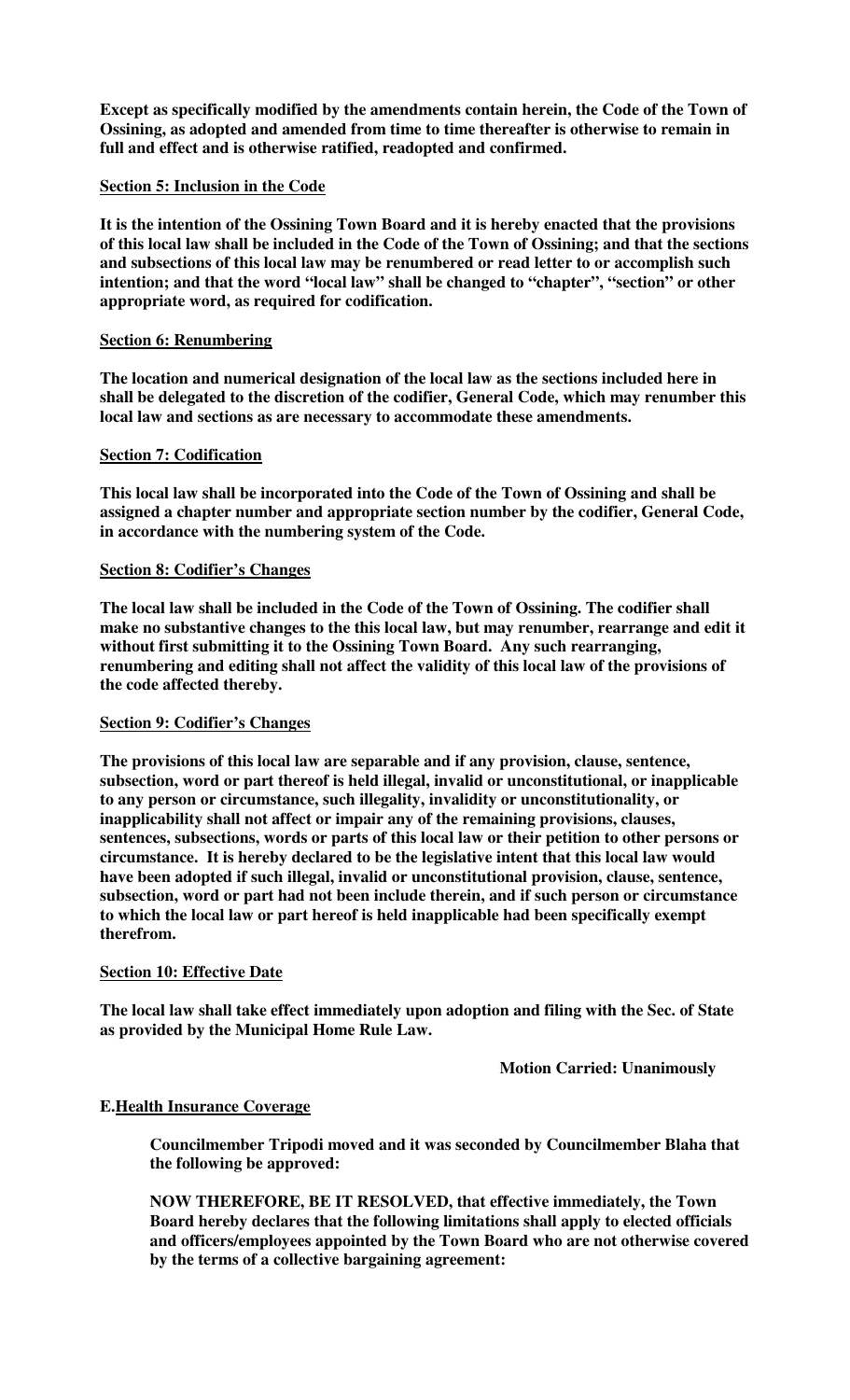- **1. that when two individuals who each qualify as dependents of the other are each eligible for health insurance coverage from the Town, they shall be limited to the following two options for coverage:** 
	- **a. they may have one (1) Family Plan; or**
	- **b. they may each have an Individual Plan.**
- **2. that it shall be the sole discretion of the two individuals involved to determine which of them shall be the health plan enrollee in the event they choose to have a Family Plan.**

**BE IT FURTHER RESOLVED, that the Town Board hereby reserves the right to make such changes at any time as it deems necessary to the insurance plan, plan benefits, eligibility requirements, and/or any other aspect of health insurance benefits for active and/or retired elected officials and officers/employees appointed by the Town Board who are not otherwise covered by the terms of a collective bargaining agreement.** 

 **Motion Carried: Unanimously** 

## **F. TAX CERTIORARI**

**Hudson 47 Realty, LLC vs. Town Of Ossining**

**Councilmember Wilcher moved and it was seconded by Councilmember Tripodi that the following be approved:** 

**WHEREAS, proceedings pursuant to Article 7 of the Real Property Tax Law of the State of New York were instituted by Hudson 47 Realty, LLC against the Town of Ossining, to review the tax assessments made on Petitioner's property located at 47 Hudson Street, in The Town of Ossining, and designated on the tax assessment map of the Town of Ossining as Section 97.15, Block 1, Lots 1.1, 3.1, 13.1 and 15, for Tax Assessment Year 2012, which proceedings are now pending in the Supreme Court of the State of New York, County of Westchester, under Index Nos. 65695/2012; and** 

**WHEREAS, the above Petitioner has agreed to a compromise and settlement of such proceeding, subject to the approval of the Town Board, correcting and reducing the assessed valuation of its real property and improvements, as follows:**

| LOT                          | Original   | Settlement | <b>Reduction in</b> |
|------------------------------|------------|------------|---------------------|
|                              | Assessment | Assessment | Assessment          |
| Sec 97.15, Block 1, Lot 1.1  | \$11,500   | \$7,710    | \$3,790             |
| Sec 97.15, Block 1, Lot 3.1  | \$9,900    | \$6,630    | \$3,270             |
| Sec 97.15, Block 1, Lot 13.1 | \$177,600  | \$119,000  | \$58,600            |
| Sec 97.15, Block 1, Lot 15   | \$35,382   | \$23,710   | \$11,672            |
| TOTALS                       | \$234,382  | \$157,050  | \$77,332            |

**WHEREAS, any and all refunds necessitated by said settlement will be made without interest; and WHEREAS, the Town Board, upon the recommendation of the Assessor, concurred by the Town Attorney, finds the proposed settlement appropriate and in the best interest of the Town of Ossining; now therefore it is** 

**RESOLVED, that settlement of the proceedings, on the terms set forth herein, is hereby accepted and approved, subject to the approval of the Supreme Court, Westchester County, wherein such proceedings are pending; and it is further**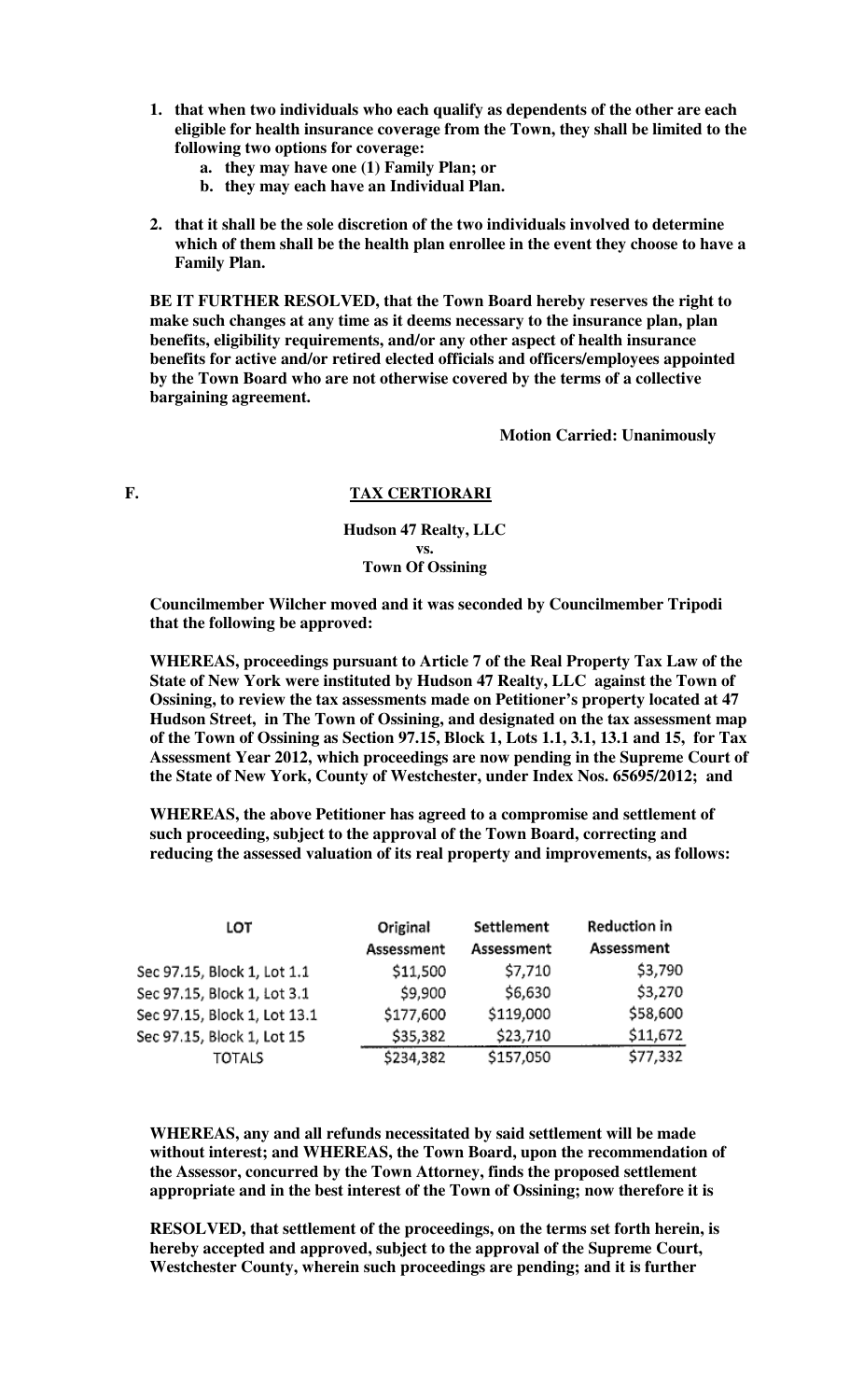**RESOLVED, that the Town Attorney is hereby authorized and directed to procure and execute any documents necessary to effectuate such settlement; and it is further** 

**RESOLVED, subject to the approval of the Supreme Court, Westchester County, that the Assessor is authorized and directed to make the changes and corrections to the individual unit assessment on the tax assessment roll of the Town of Ossining, which will be ordered pursuant to the Consent Judgment to be entered in accordance with the terms of this settlement, and the Receiver of Taxes is authorized and directed to process and pay the refund of Town of Ossining taxes estimated to be \$ 1,171.02, which will be ordered pursuant to said Consent Judgment.** 

 **Motion Carried: Unanimously** 

#### **G. Finance- Capital Project #2011-2176 Cedar Lane Drainage**

**Councilmember Blaha moved and it was seconded by Councilmember Wilcher that the following be approved:** 

**Resolved, that the Town Board of the Town of Ossining authorizes a budget adjustment to Capital Project #2011-2176, entitled "Cedar Lane Drainage", in the amount of \$175,000 , increasing the original project budget from \$60,500 to \$235,500, with the additional amount of \$175,000 to be funded by a transfer from Highway Fund Balance.**

Increase: 037.5110.2176 \$175,000- Cedar Lane Drainage (Expense) Increase: 037.0037.5032.0176 \$175,000.00- Cedar Lane Drainage (Revenue)

Increase: 031.0031.4795 \$175,000.00 - Fund Balance (Revenue) Increase: 031.9901.0905 \$175,000.00 Transfer to Capital Projects Expense (Expense)

#### **Motion Carried: Unanimously**

#### **H. Calling for a Public Hearing-2014 Preliminary Budget**

**Councilmember Wilcher moved and it was seconded by Councilmember Tripodi that the following be approved:** 

**Resolved, that the Town Board of the Town of Ossining hereby calls for a Public Hearing to be held on Tuesday, November 26th, 2013 at 7:30 p.m. at the Village of Ossining Police/Court Facility, 86-88 Spring Street, in the matter of the 2014 Preliminary Budget for the Town of Ossining.** 

#### **Motion Carried: Unanimously**

#### **V. CORRESPONDENCE TO BE RECEIVED AND FILED**

**Councilmember Wilcher moved and it was seconded by Councilmember Tripodi that the following be approved:** 

**Resolved, that the Town Board of the Town of Ossining hereby accepts the following meeting minutes:** 

- **Town Planning Board meeting minutes dated October 9, 2013**
- **Town Planning Board resolutions of approval dated October 23, 2013**

 **Motion Carried: Unanimously**

#### **VI. MONTHLY REPORTS**

**Councilmember Tripodi moved and it was seconded by Councilmember Wilcher that the following be approved:**